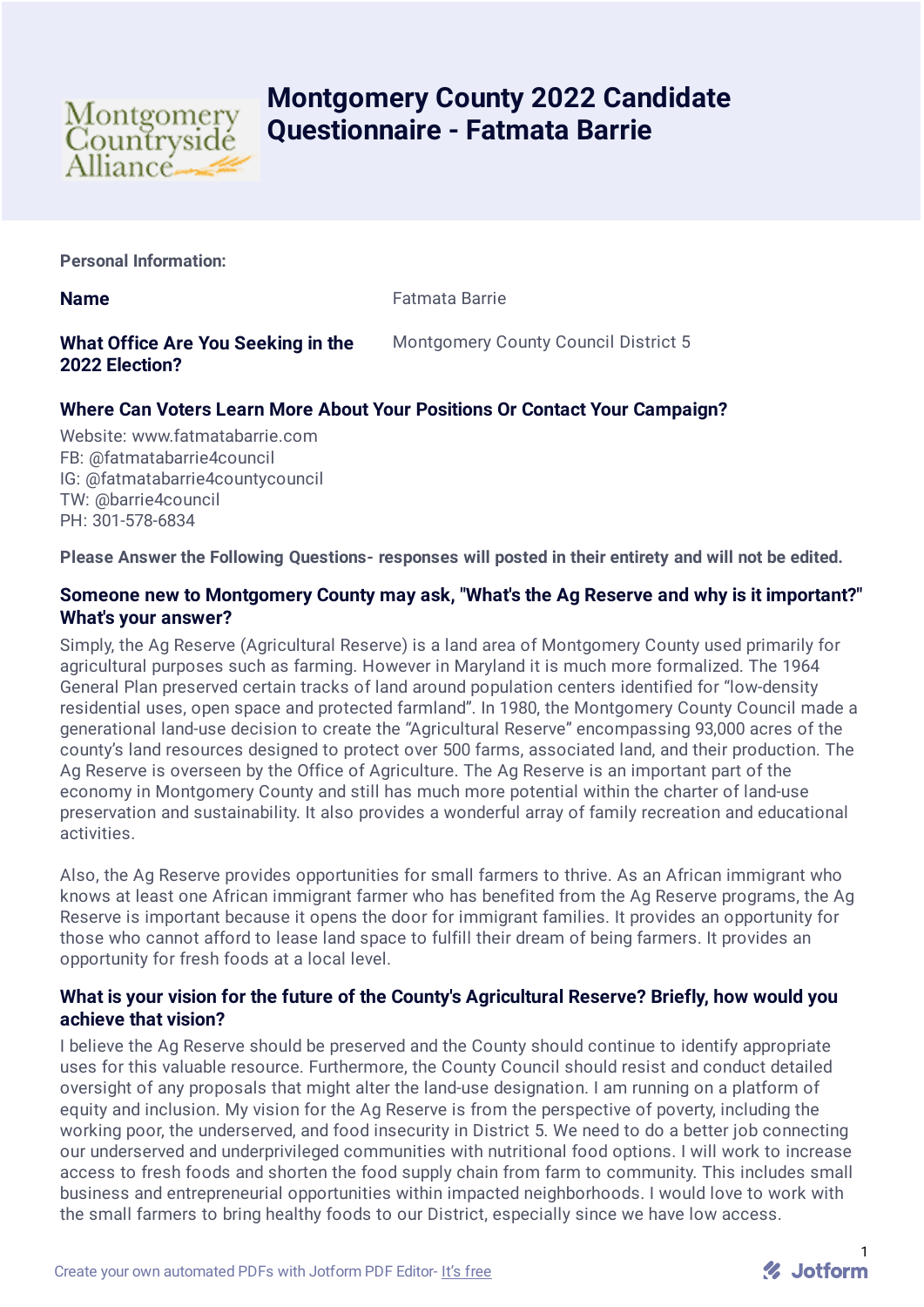#### **What are your priorities regarding stewardship of the County's natural resources (water, forests, open spaces) and parkland?**

Responsible stewardship of public lands lies in the hands of the County Council and County Executive working collaboratively with residents and nonprofit organizations. I believe that the majority sentiment among county residents aligns with my belief that the Ag Reserve should be preserved and not chipped away by seemingly attractive commercial proposals. Therefore, the County government, as responsible stewards, should make smart choices with the goal of preserving and enhancing the Ag Reserve.

#### **What role will you play with regard to ensure that we safeguard our drinking water supply both surface and groundwater?**

Safe drinking water is crucial for all communities, especially for our District 5 residents. When elected, I will evaluate the current status of our drinking water supply through an equity and inclusion lens, ensuring that current and future policies and decisions take into consideration the impact on District 5, particularly the underserved. I see my role as someone who will bring to the table all stakeholders to ensure we are purposeful in how we ensure safety. I would like to have detailed discussions about process and accountability.

#### **What are your top priorities to help the County address climate change? What role will the Ag Reserve play?**

Climate change is an environmental justice issue because certain groups of people are disproportionately affected by climate change and are less able than others to adapt to or recover from climate change impacts. These groups include people of color, low-income communities, immigrants, and people who are not fluent in English. There are many factors that can affect someone's ability to prepare for, respond to, and cope with the impacts of climate change. Climate change is a local issue that has global impact since we all share the earth, water, and air. Pollution undermines the basic building blocks of life and is strongly linked to poverty. Preservation of the Ag Reserve will help mitigate the impact of the detrimental effects of climate change. On the Council, I will work to provide the availability of information and resources in a person's native language, so they are informed about environmental consequences; and make sure pollution issues associated with economic growth are high priorities.

#### **What more can be done to support our local farm businesses and rural communities?**

Per my responses to other relevant inquiries, I propose supporting and creating programs to shorten the supply chain by incentivizing the food sources closest to where they are needed – the local farmers and small food service entrepreneurs, including the expansion of the Farm to Food Bank program. Also, increasing the number of local food pantries and locating them in underserved areas and supporting those we already have here in the East County. This will increase the demand for local produce and stock food pantries with nutritious canned options that are out of season. The county should incentivize and train local kitchens at community centers, churches, and food pantries in preservation techniques. We should engage our young people, many of whom are interested in healthy and sustainable food choices. And, finally, the county should consider increasing their buying power by coordinating volume purchases to distribute to food access points across the county.

#### **What are your regional transportation priorities? Do you support M83 and an additional Potomac bridge and outer beltway through the Reserve or adjacent rural zones?**

Although I acknowledge there are instances where new highway construction might be needed, relieving construction is not a long term solution. The smart long term plan to relieve congestion should be to get cars off the road by providing more environmentally efficient (electrification), safe, and accessible public transportation and to improve pedestrian mobility. Therefore, for this reason, and from the perspective of the environmental impact from pollution, I do not support large transportation projects through the Ag Reserve. And, quite frankly, projects such as the widening of I-270 do not necessarily benefit the commuters and residents of East County.

#### **How should our County manage its solid waste? What role should incineration, composting and**